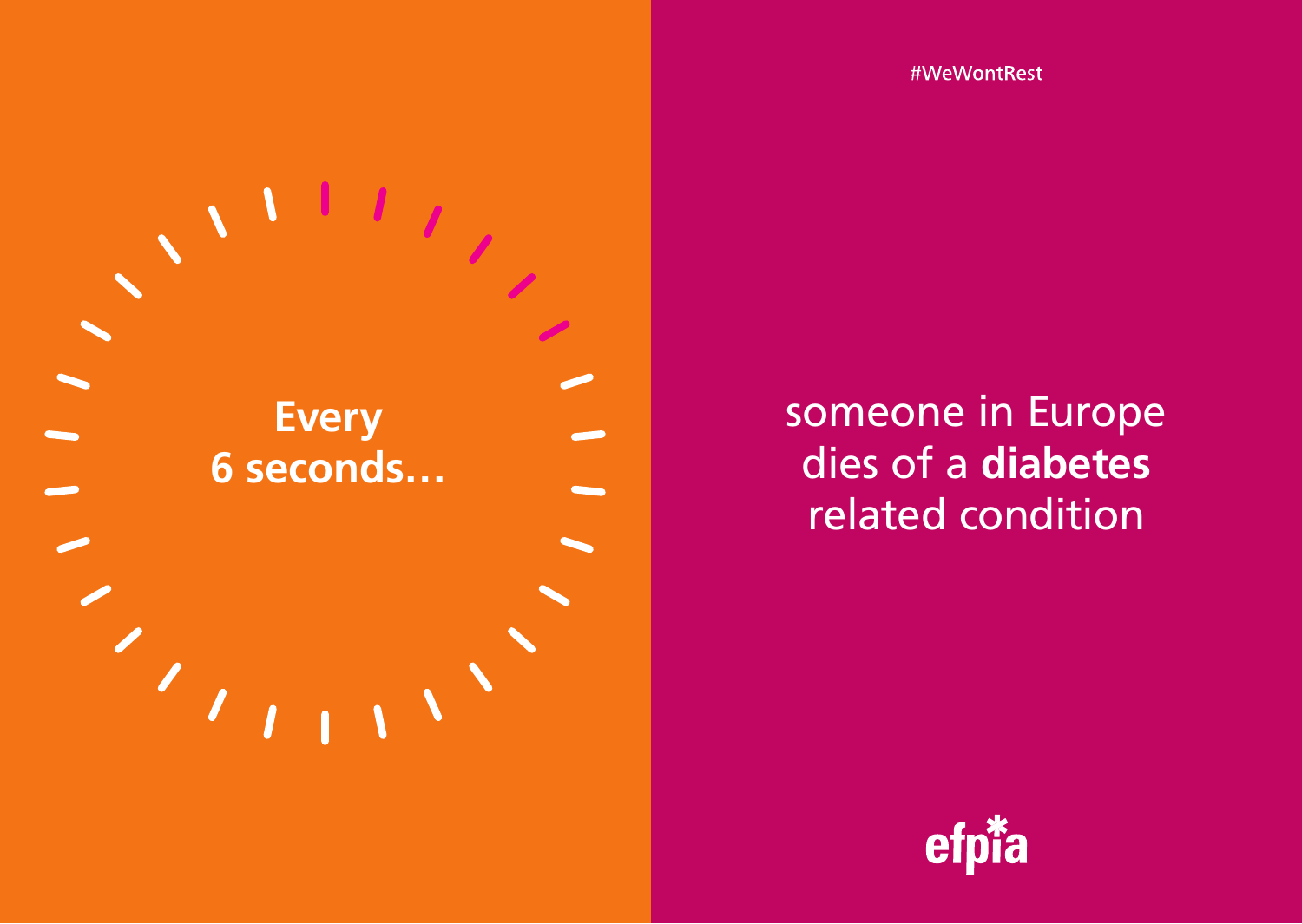# Diabetes is one of the most serious and widespread health conditions in Europe.

## One in ten Europeans have diabetes today.

A number that is projected to increase to 80 million by 2045. Diabetes shortens lifespan by up to 15 years and is associated with a higher risk of serious complications, which take a personal, social and economic toll, reducing quality of life and incurring heavy financial costs.



# Improving care for people with diabetes requires us to think differently.

To improve diabetes care in Europe, we should unlock the full potential of data, empower patients and rethink our health systems.

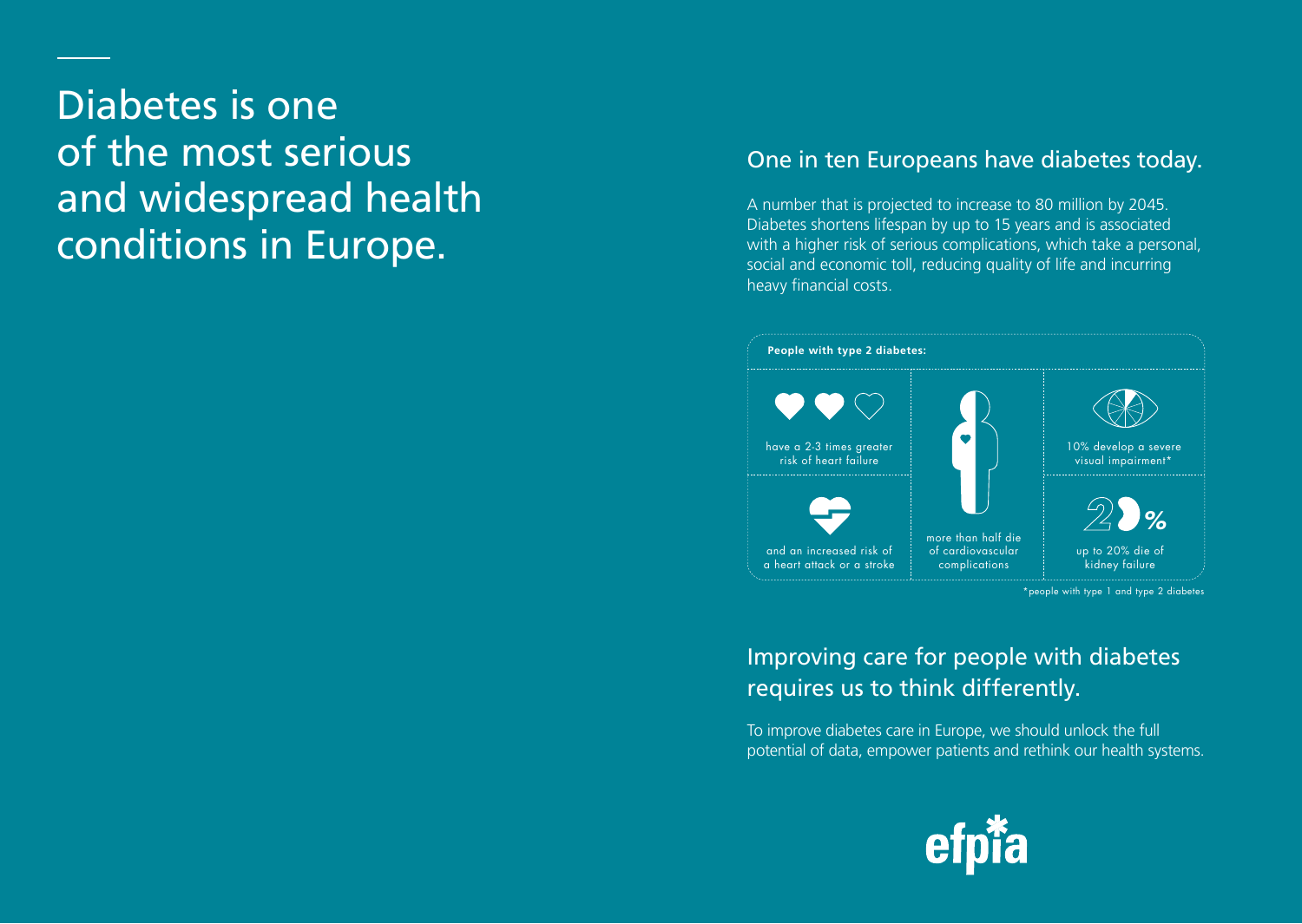# Define, track, measure, improve: registries, health data and improving outcomes in diabetes

Measuring and comparing diabetes outcomes – and identifying the causes of variation – helps to highlight areas where better outcomes and efficiency gains can be achieved.

Establishing the infrastructure to collect and analyse health data scattered across the health system, as well as securing the political will to apply learnings from outcomes data, is crucial.



#### RECOMMENDATION

The European Commission should develop a policy framework promoting outcomes-based healthcare and actively encourage Member States to embrace outcomes-based diabetes care.

Alignment on what data to collect is essential to the analysis of health system performance and to inform decision making at EU and national level. This data should be used as part of the European Commission's State of Health in the EU and the European Semester processes to support a policy framework promoting an outcomes-based approach to the management of diabetes.

#### CASE STUDY

### Denmark:

The Steno Diabetes Center in Copenhagen is using health data to deliver significant improvements. Between 2000 and 2011, incidence of all lower-extremity amputations has decreased by 87.5% among men and 47.4% among women with type 1 diabetes, and by 83.3% among men and 79.1% among women with type 2 diabetes. This has helped to preserve quality of life and avoid health and social care costs.

#### REDUCTION IN LOWER-EXTREMITY AMPUTATIONS

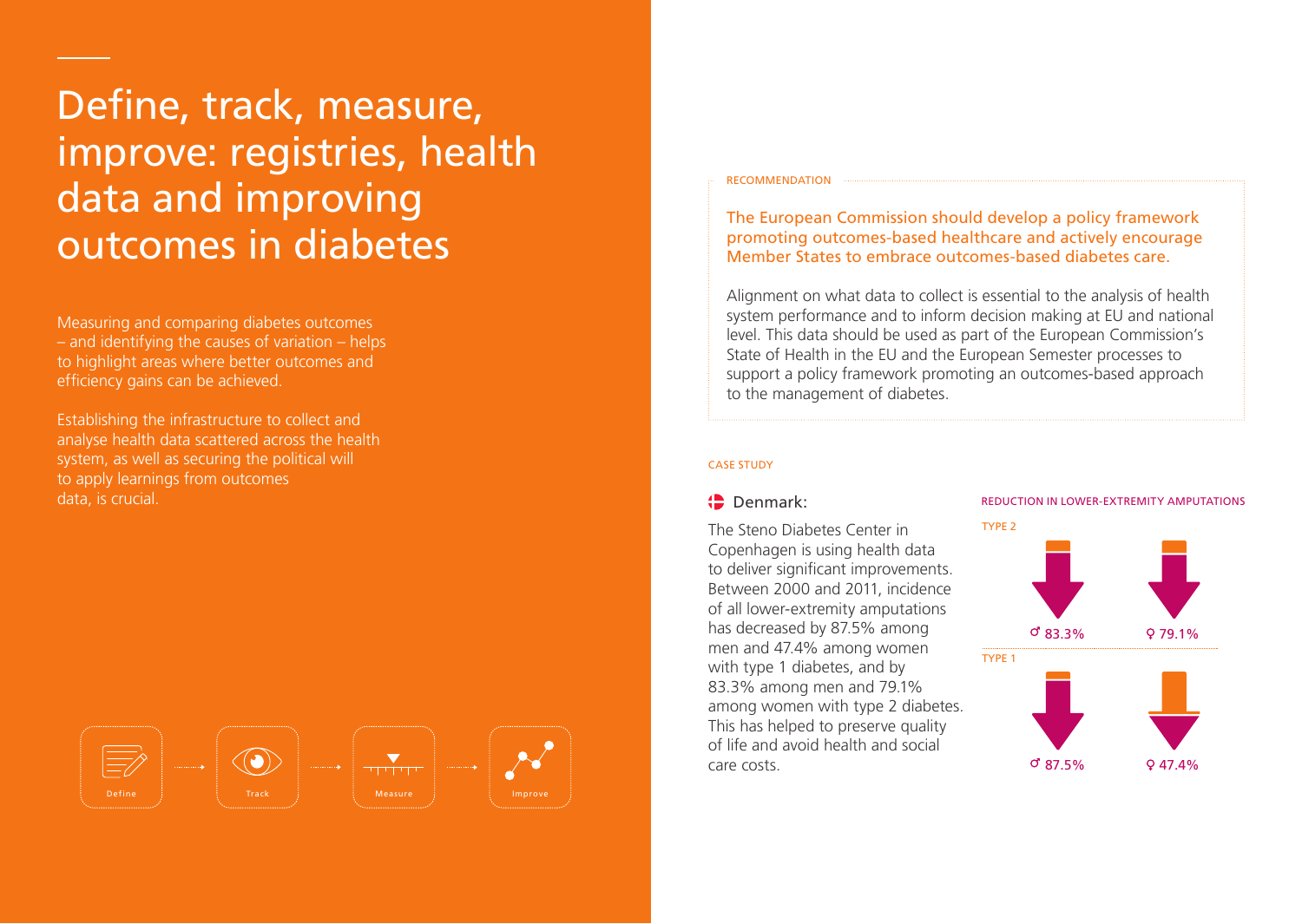Empowering people with diabetes: supporting self-management through digital technologies and innovative therapies

Digital tools and innovative therapies are game-changers in diabetes prevention, management and research.

New technologies are enabling a shift from traditional diabetes care to a new era where people with diabetes, healthcare professionals and researchers have access to and share data, which can inform decision-making and lead to better disease management.



#### RECOMMENDATION

The European Commission, in collaboration with Member States, should promote clear and sustainable funding pathways for innovative treatments and digital health.

m-health solutions, that improve outcomes and implement the highest clinical standards should be encouraged. Experiences should be shared 47.45% The uptake of proven interventions, including medicines, e-health and between Member States where innovative therapies and tools have been successfully integrated into health systems. Best practices on funding and reimbursement models for new technologies should be highlighted and shared.

#### CASE STUDY

### Spain:

Diacare is a system for real-time care that helps people with diabetes self-manage their condition via personalised features. The project is supported by the regional political bodies, the pharmaceutical industry and scientific expert groups. People using Diacare get digital personal assistance with daily decisions, such as what to buy in the supermarket, and report on their physical and psychological well-being. This way overall well-being can be monitored, and therapeutic measures can be adapted quickly.

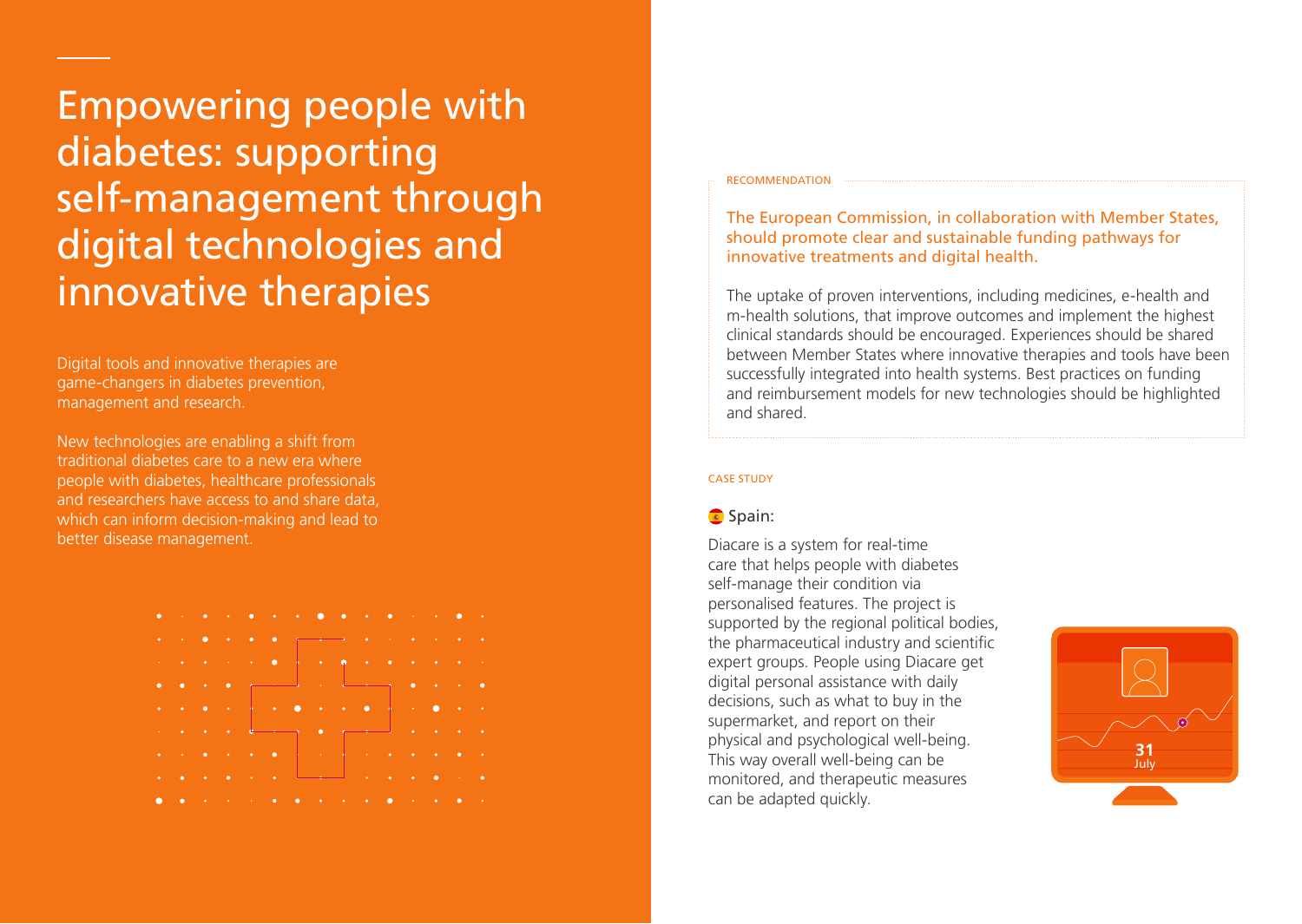# Rethinking health systems: integrated care and empowerment of primary care

Integrated care has the potential to improve continuity, drive patient empowerment and foster health system sustainability.

Primary care is a crucial component of an integrated health system. The empowerment of people with diabetes to self-manage their condition must be at the heart of a successful approach to organising integrated care.

Diabetes care should be organised in a flexible way that enables healthcare professionals to tailor care to the needs of people with diabetes, while allowing them to adjust to new. disruptive practices.

#### RECOMMENDATION

### The European Commission should use the European Semester to guide Member States in transitioning their healthcare systems.

The European Semester should be used to drive changes in structural provision of healthcare and allocation of workforce to ensure appropriate support for primary and integrated care. Consideration should be given to ensuring Member States have the appropriate resources, capabilities and capacity to manage this change. This should include training for healthcare professionals and avoiding siloed budgeting. The recommendations of the European Semester should be linked with the allocation of structural funds to support Member States in transitioning to a model focused on primary and integrated care.

#### CASE STUDY

## Belgium:

Diabetes Project Aalst provides chronic disease management in a primary care setting. It focuses on establishing an integrated care team, including diabetes educators, that helps patients manage their condition. 69% of GPs within the Aalst region signed up to participate. The project has led to a significant improvement in patient outcomes within a short period. The rapid success of the project led to adoption and promotion of this approach by the national authorities across Belgium.